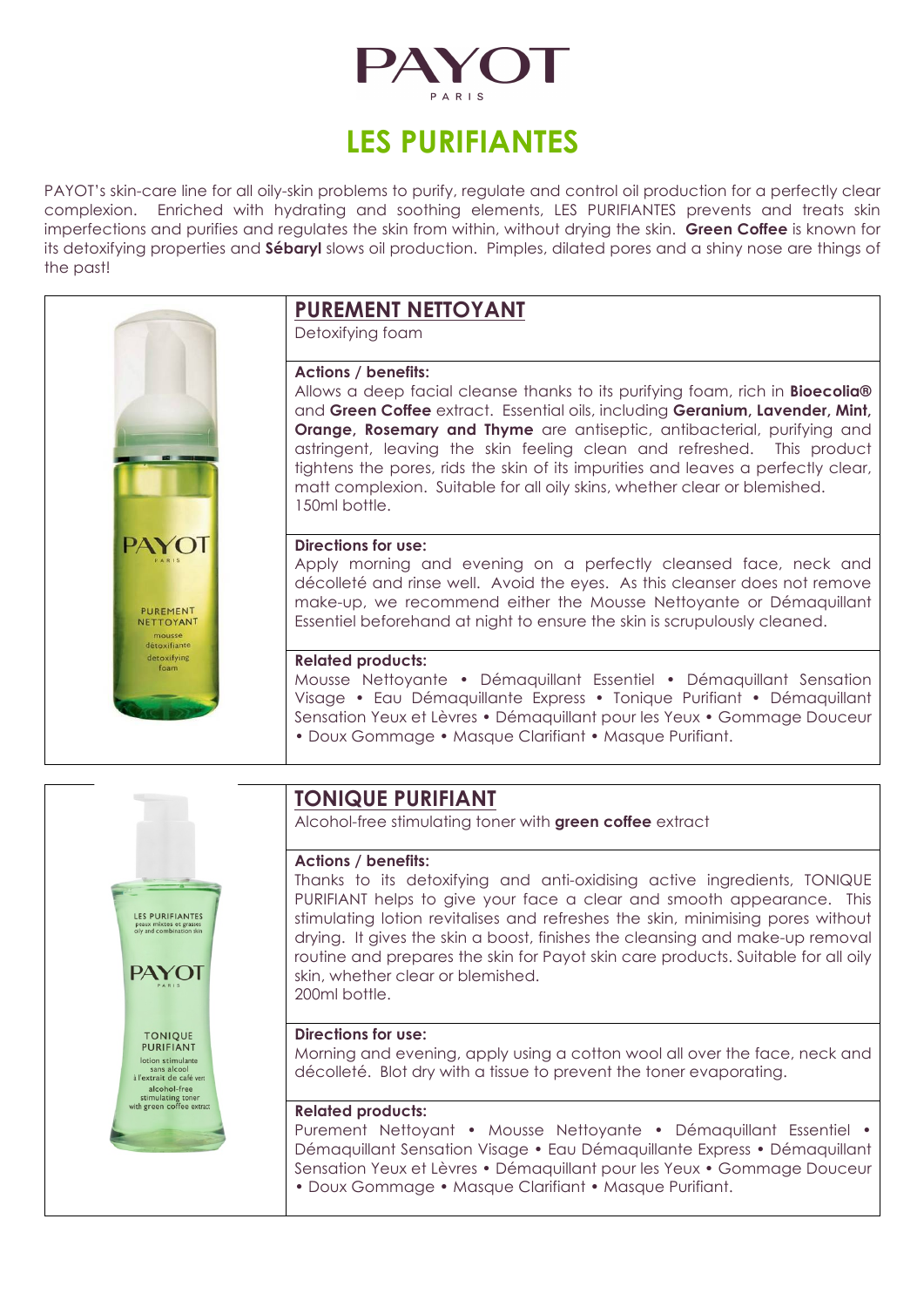



### **SO PURE**

Balancing and purifying serum

#### **Actions / benefits:**

An intensive regulating serum, SO PURE with detoxifying **Green Coffee**  extract is specifically tailored to the problems of oily skin. Enriched in purifying and cleansing active ingredients, this formula contains **Sébaryl®**  and **Ichthyol Pale (Shale Oil)** to control and regulate excess sebum production, thus ridding the epidermis of its impurities. **Menthol** refreshes and **Witch Hazel** decongests and has an astringent action on the pores. The complexion is clear and healthy and the texture of the skin is refined. The epidermis is incredibly fresh, hydrated and perfectly purified. A real treatment for all oily skin, whether clear or blemished. 30ml airless pump bottle.

#### **Directions for use:**

Morning and evening, press 2 – 3 pumps into your skin with your fingertips, using rocking movements. Tap any residue into the skin and always apply a cream on top.

#### **Related products:**

Fluide Matifiant • Crème Matifiante • Crème Purifiante • Purement Nettoyant • Mousse Nettoyante • Tonique Purifiant • Gommage Douceur • Doux Gommage • Masque Clarifiant • Masque Purifiant.



### **FLUIDE MATIFIANT**

Hydrating and protective care

#### **Actions / benefits:**

Protects, moisturises and gives a matte finish to unblemished oily skin. Fresh, lightweight and non greasy, FLUIDE MATIFIANT moisturises\*and protects your skin. **Green Coffee Extract** detoxifies the skin and **Corn Starch** ensures it stays shine-free. It also helps reinforce skin firmness and elasticity. 40ml tube.

#### **Directions for use:**

Every morning, apply to face and neck after thorough cleansing, either alone or over So Pure. Use Crème Matifiant at night.

#### **Related products:**

So Pure • Crème Matifiante • Purement Nettoyant • Mousse Nettoyante • Tonique Purifiant • Gommage Douceur • Doux Gommage • Masque Clarifiant • Masque Purifiant.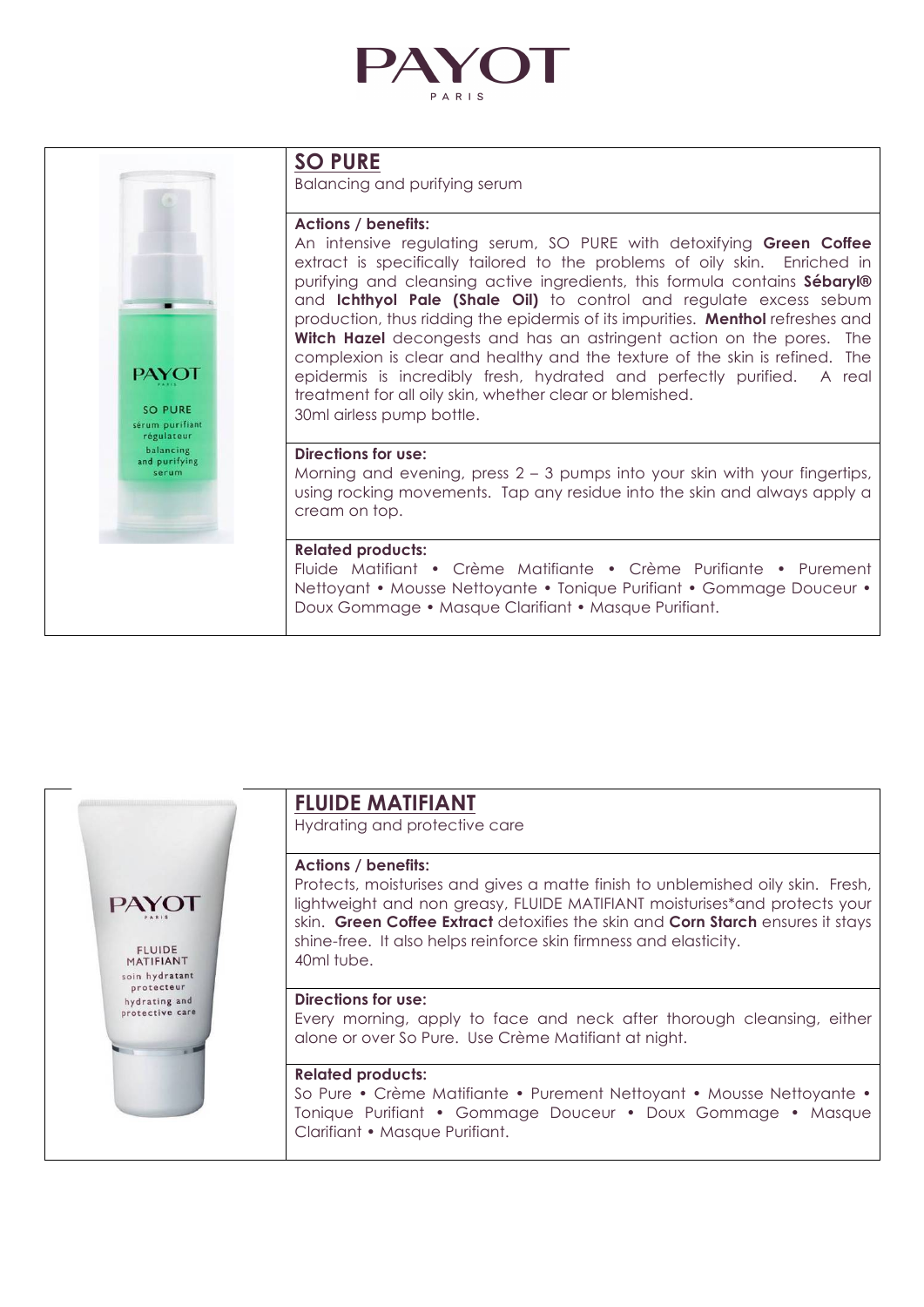

### **CRÈME MATIFIANTE**

Hydrating, firming cream with green coffee extract

#### **Actions / benefits:**

This non-greasy gel-cream firms and brightens your complexion and leaves a matte finish whilst slowing oil production. **Green Coffee Extract** detoxifies the skin. Your skin is moisturised\*and protected. After one month, firmness can improve by 24% and elasticity by 13%. An ideal night treatment for healthy oily skin. 50ml jar.

#### **Directions for use:**

Every evening, apply to the face, neck and décolleté, either alone or over So Pure. Use Fluide Matifiant every morning.

#### **Related products:**

So Pure • Fluide Matifiant • Purement Nettoyant • Mousse Nettoyante • Tonique Purifiant • Gommage Douceur • Doux Gommage • Masque Clarifiant • Masque Purifiant.



### **CRÈME PURIFIANTE**

Balancing care

#### **Actions / benefits:**

A 24-hour purifying and healing treatment for oily or combination skin with blemishes. CRÈME PURIFIANTE with its **Sébaryl®** and **Bioécolia®** regulating complexes helps diminish oil secretions and protect your skin, keeping it supple and **Corn Starch** ensures it stays shine-free. Once rebalanced, your skin recovers its clarity and softness. 40ml tube.

#### **Directions for use:**

Apply morning and evening to face, neck and décolleté. For the best result, use over So Pure and use the skin-clearing trio of Pâte Grise, Spéciale 5 and Stick Couvrant Purifiant on a regular basis.

#### **Related products:**

So Pure • Pâte Grise • Spéciale 5 • Stick Couvrant Purifiant • Purement Nettoyant • Mousse Nettoyante • Tonique Purifiant • Gommage Douceur • Doux Gommage • Masque Clarifiant • Masque Purifiant.